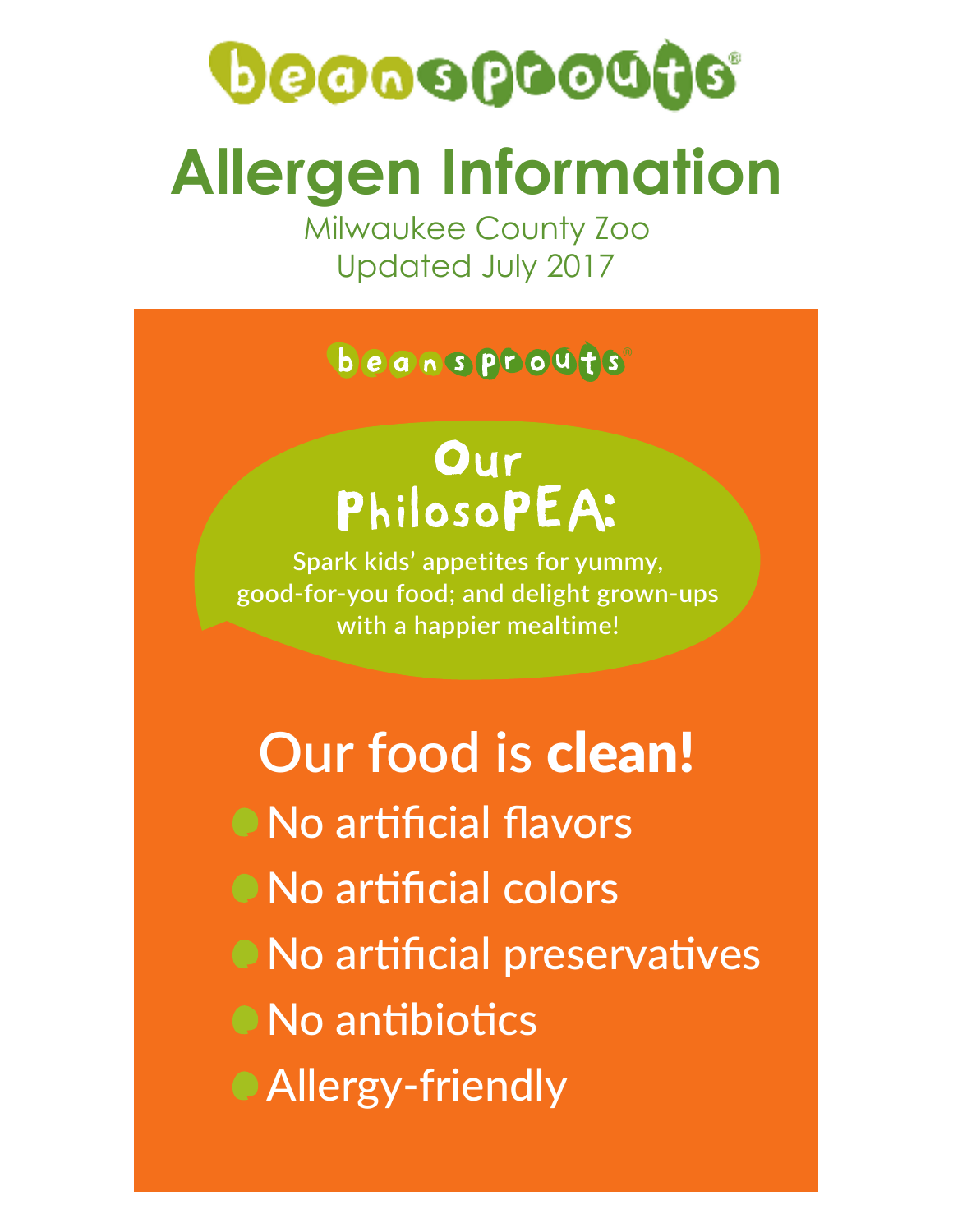## **Deooogooogo**

### **NOTICE**

Nutritional information is based on Bean Sprouts' standardized recipes, representative values provided by suppliers, analysis, published resources, and are expressed in values based on federal rounding and other applicable regulations.

A number of factors may affect the actual nutrition values for each product, including the fact that our menu items are handcrafted and may be customized, variations in serving sizes, preparation techniques, ingredient substitutions, product testing and sources of supply, as well as regional and seasonal differences.

Accordingly, Bean Sprouts cannot guarantee that the nutritional information provided here or available in any café is completely accurate as it relates to the prepared menu items in every café.

In addition, testing of new recipes of existing products may be conducted from time to time in certain markets. These new recipes may contain different/additional ingredients, including allergens, as compared to the original version. Some cafés may serve menu items which are not listed here. For the most up-to-date information on limited time offering menu items, please call or visit your nearest café to speak with a Bean Leader.

**Allergen Statement: While we do our best to accommodate special dietary needs, and our recipes do not contain nuts, Bean Sprouts cannot guarantee that food from our vendors is free of nuts, dairy, gluten, soy, eggs, or other allergens.** 

## Bean Appétit!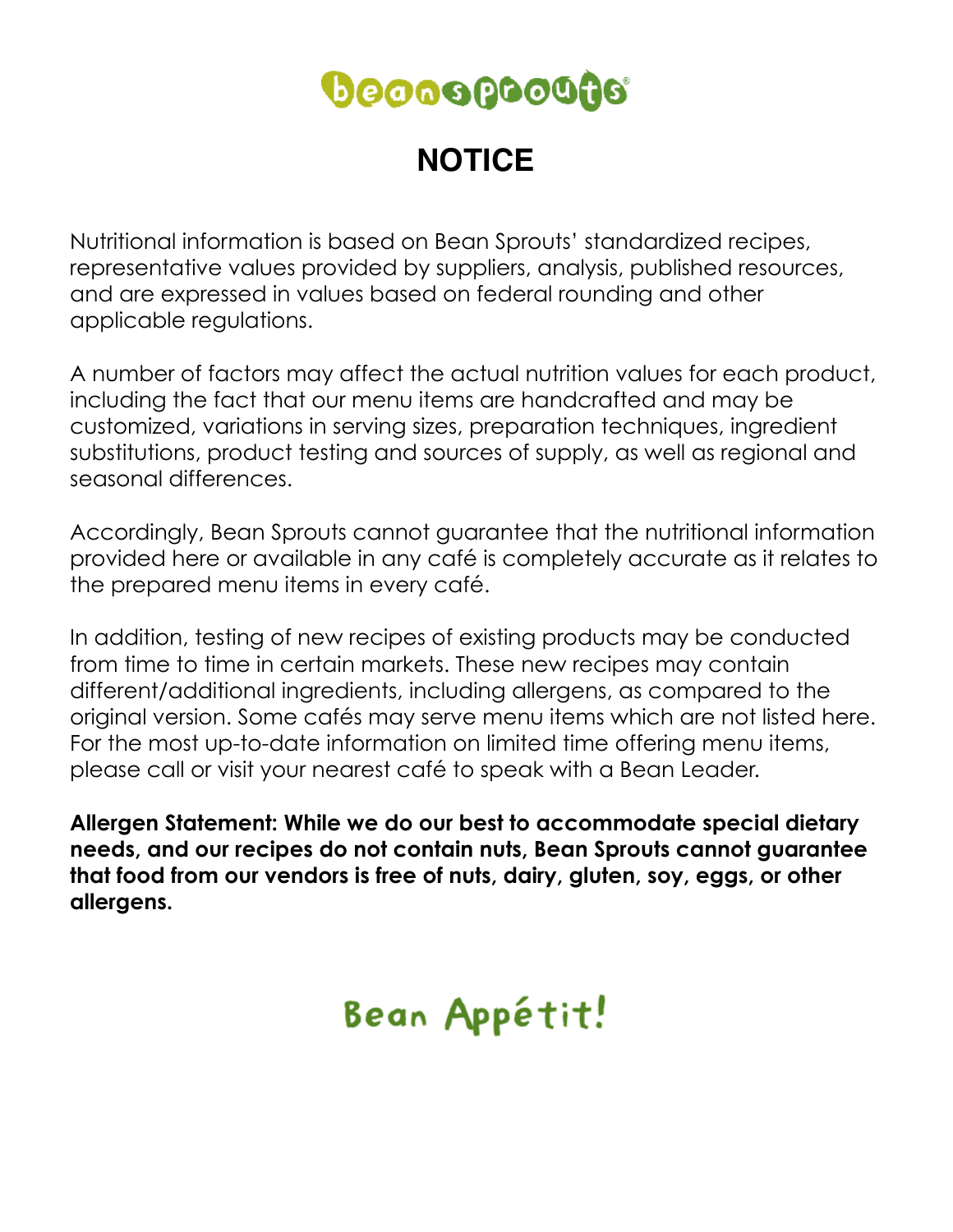## **Deooogooogo**

All sandwiches and pizzas entrees can be made with gluten-free bread or crust. Please see labels at the café for more allergen info.

#### **While we do our best to accommodate special dietary needs and our recipes do not contain nuts, Bean Sprouts cannot guarantee that food from our vendors is free of nuts, dairy, gluten, soy, eggs, or other allergens.**

| <b>Item</b>                            | Gluten-<br>free | Dairy-<br>free | Egg-<br>free                                                                                                   | Soy-<br>free | Vegetarian | Vegan | Shellfish-<br>free |
|----------------------------------------|-----------------|----------------|----------------------------------------------------------------------------------------------------------------|--------------|------------|-------|--------------------|
| Do-Re-For-<br>Me                       |                 |                |                                                                                                                |              |            |       |                    |
| Grilledzilla                           |                 |                |                                                                                                                |              |            |       |                    |
| Grilledzilla<br>with Turkey            |                 |                | $\blacksquare$                                                                                                 |              |            |       | $\bullet$          |
| Flutter Bite                           |                 |                | and the state of the state of the state of the state of the state of the state of the state of the state of th |              |            |       | $\bullet$          |
| Under the<br>Sea-Za                    |                 |                |                                                                                                                |              |            |       |                    |
| Gluten-Free<br><b>Bread</b>            |                 |                |                                                                                                                |              |            |       |                    |
| Side of<br>Veggie Tots                 |                 |                |                                                                                                                |              |            |       | n                  |
| Cheese Pizza                           |                 |                | m,                                                                                                             |              |            |       | $\bullet$          |
| Pepperoni<br>Pizza                     |                 |                |                                                                                                                |              |            |       |                    |
| Under the<br>Sea-Za                    |                 |                | Œ                                                                                                              |              |            |       |                    |
| Gluten-Free<br>Crust                   |                 |                |                                                                                                                |              |            |       |                    |
| Great<br>Turkado<br>(without<br>salad) |                 |                |                                                                                                                |              |            |       |                    |